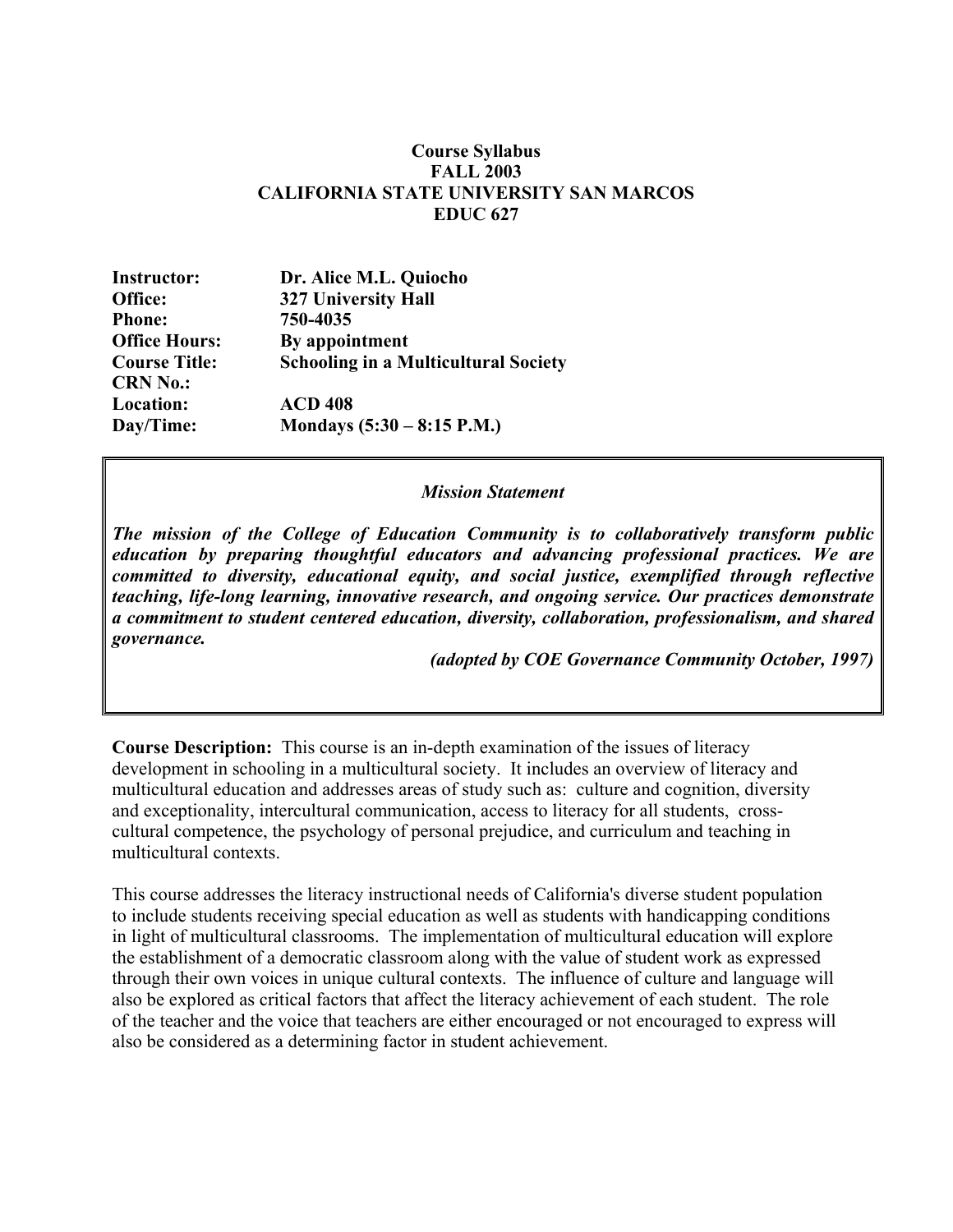#### **Authorization to Teach English Learners**

This credential program has been specifically designed to prepare teachers for the diversity of languages often encountered in California public school classrooms. The authorization to teach English learners is met through the infusion of content and experiences within the credential program, as well as additional coursework. Students successfully completing this program receive a credential with authorization to teach English learners.

(approved by CCTC in SB 2042 Program Standards, August 02))

### **Students with Disabilities Requiring Reasonable Accommodations.**

Students are approved for services through the Disabled Student Services Office (DSS). This office is located in Craven Hall 5205, and can be contacted by phone at (760) 750-4905, or TTY (760) 750-4909. Students authorized by DSS to receive reasonable accommodations should meet with their instructor during office hours or, in order to ensure confidentiality, in a more private setting.

### **Required Texts:**

Darling-Hammond, L., French, J., and Garcia-Lopez, S.P. (2002). *Learning to teach for social justice*. Teachers College Press.

Slater, J.J. (2002). *Frierean legacy: Educating for social justice.* Peter Lang Publishing.

Text list from which to select one book to read:

Blackledge, A. (2000). *Literacy, power and social justice.* Stylus Publishers*.*  Delpit, L. (2002). *The skin we speak: Thoughts on language and culture in the classroom.* New Press.

Howard, G.R. (1999)*. We can't teach what we don't know: White teachers, multiracial schools.* Teachers College Press.

Kozol, J. (2001). *Ordinary resurrections: Children in the years of hope.* Perennial Press.

Michie, G. (1999*). Holler if you hear me: The education of a teacher and his students.*  Teachers College Press.

Reyes, M., and Halcon, J. (2001)*. The best for our children: Critical perspectives on literacy for Latino students.* Teachers College Press.

Valdes, G. (2001). *Learning and not learning English: Latino students in American schools.* Teachers College Press.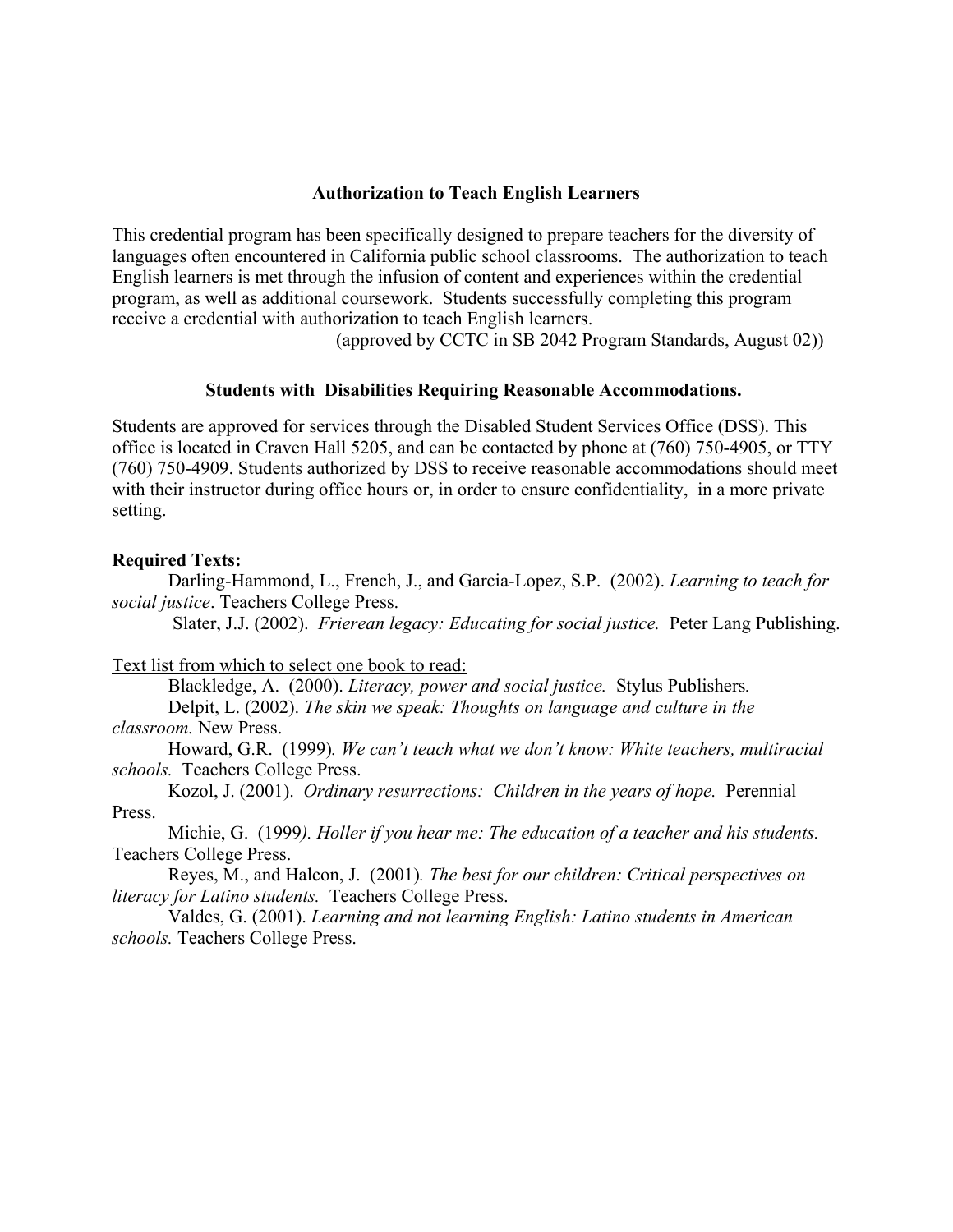## **Required Projects:**

# **1. Longitudinal Study of a Group of Diverse Learners in One Grade Level (60 points)**

Purpose: The purpose for this project is for you to look at student achievement of culturally and linguistically diverse students over time to determine what happens to students within a system. The purpose is not to examine and criticize your school district. It is to look at opportunities made available to or denied children of color.

### Components of the project:

Population: Select a group of ethnically and linguistically diverse students in a grade level who have attended your school at least three years. Do a review of their school history and success or lack of success.

Data collection: Consider the following:

- Testing process when the children entered school. Were they tested? Which test was used? Tested in their primary Language? In English? What were the scores? What do the scores mean?
- Placement issues. Where were the children placed? What kinds of classrooms?
- Services received: What kind of services did the children receive?
- Re-classification: Were the children ever re-classified? What process was followed?
- Look at the grades the children received over three years and look for patterns in terms of achievement. Match the history of each child with the present achievement of each child.
- Analyze the data that you have collected and make some decisions about how these students have progress through the system.
- Factors of retention: Were these students retained? How many? Why?

Write-up: Write up your findings and develop a plan for these children. What would you do to ensure equal access for these children? What support and accountability will be necessary to ensure equal access and success?

# **2. The Follow-up Inquiry (80 points).**

Purpose: The purpose for the inquiry is first of all, to put faces on students who are struggling and have always struggled with schooling in one way or another. The second purpose of this inquiry is to tell the stories of these students; stories that are based on the real life experiences of students. You will tell the story of one student. In order to tell the story of your student, you will need to observe, research and think critically about traditional programs and curriculum in which schools and districts invest both time and money, and to discern if indeed these programs and curricula are designed to ensure that **all** students receive the same quality of curriculum and instruction. This is where the data you have gathered above will be helpful.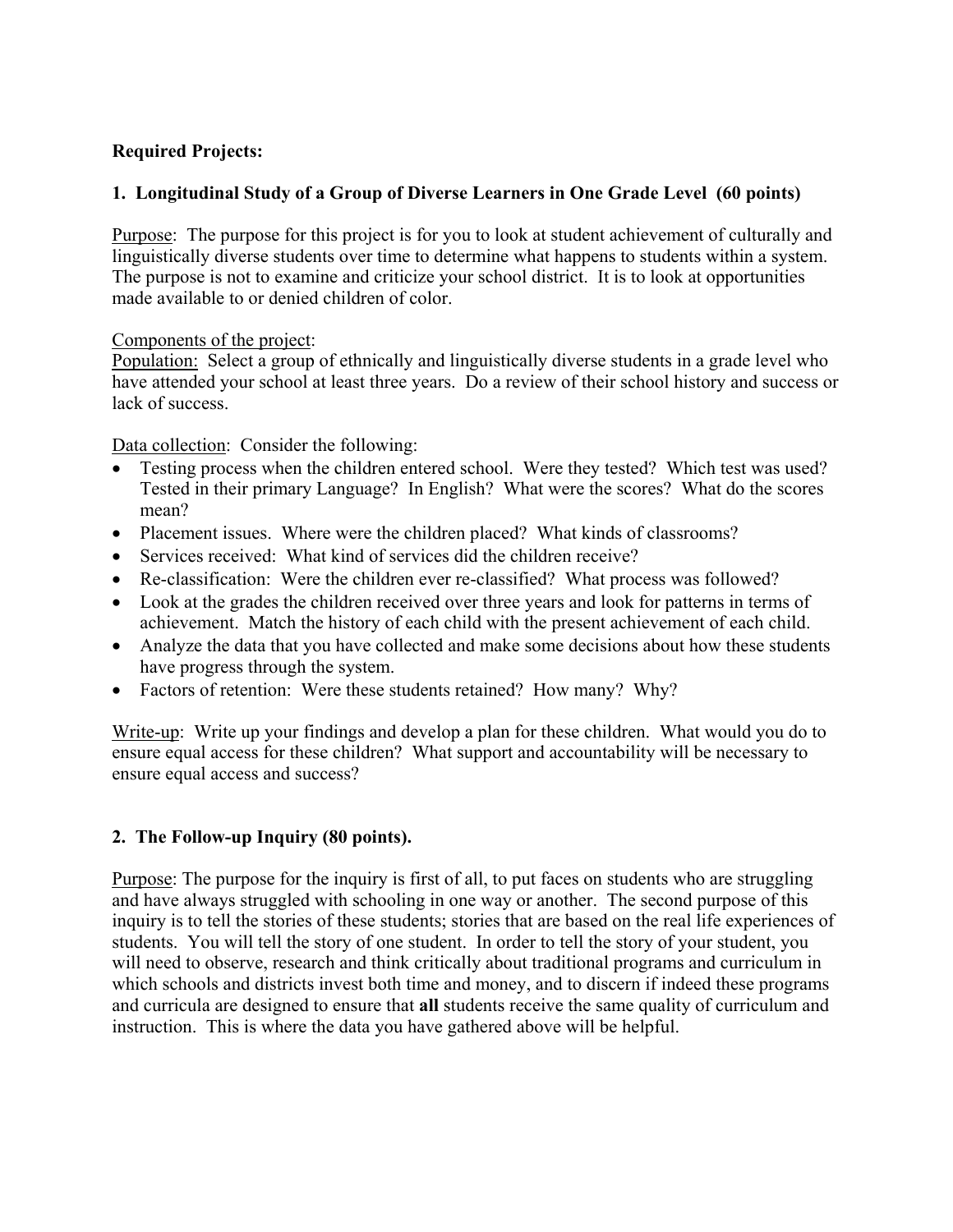Address the following components in your project:

- Consider the factors you have researched in the previous project and select one student from that group to follow in-depth. What kind of instruction is occurring in the classroom to ensure that this child is developing CALP? How can you assess that?
- Are the same standards we teach to English Only students being taught to this child?
- What accommodations are being made in the instruction to accommodate the English language proficiency of this child?
- Gather primary data that will come from student work, interviews/questionnaires with students, teachers, parents or other district/school community members.
- Make a home visit and talk to the parents, guardians of this child. Think about what you have learned from this home visit and match that with what is happening in school for this child. What changes need to occur to ensure success for this child?
- Tell the story of this child. Put a face on him or her so we can walk with you and be a part of his or her life.
- Developing a democratic classroom. Look at your own classroom and the process of democracy implemented in your classroom. What do you have to change in order to ensure that all students' voices are heard? Make those changes and document how those changes have affected the literacy achievement of this student.
- What lessons have you learned from this experience and how are you going to take the learning and turn it into commitment and action?
- Now that you know all of this about this child, what recommendations do you suggest?
- How will the No Child Left Behind Act benefit this child?

Write-up. **Tell** the story of your student(s) much in the way that Denny Taylor and her colleagues tell children's stories and invite you into the lives of their students. You meet them, you get to know them and you begin to understand the perspective of the student. All of a sudden, the student has a face and a name (be sure to use a pseudonym).

Incorporate your data into your paper. That means that you will include student work, data from interviews, observations and questions **in** your story. Please add *Appendices* at the end of your paper where you will include all originals.

Please include and references that you used as a part of this paper in a *References* section. Be sure that I get a copy of your paper for me to keep.

**3. Recommended Literature – Book Clubs (60 points).** Select a book from the recommended list that you want to read. It is possible that you may be able to use what you read in this text to support and inform your inquiry. However, it does not have to do that. The idea is that you immerse yourself in a piece of reading that will peak your interest, inform and challenge your assumptions about schooling in America, and lead you to ask some questions about whether the public educational system is sound and how the bureaucratic structure in which it operates supports or does not support student learning and achievement.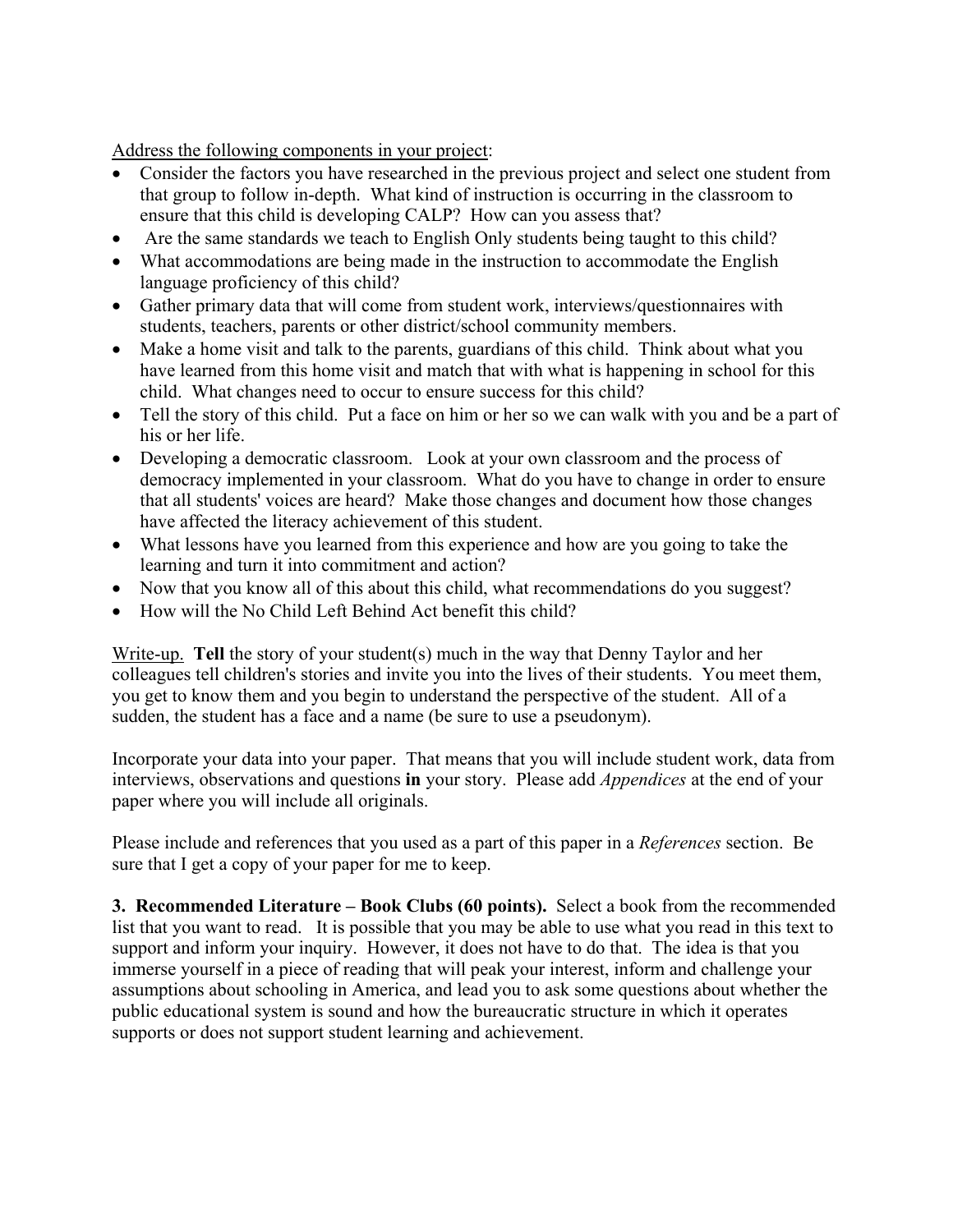You are to keep a **reflective journal** while you read the text you have selected. Question the author. Challenge his/her assumptions. Let the author challenge your assumptions. Make this journal a dialogue with the author and yourself.

**Attendance and Participation (20 points).** Please plan to attend all classes. This class will be conducted as a kind of seminar, encouraging your input, questions, challenges, ideas about the schooling of California's diverse student population. It will be important then, that you do all assigned readings and come to class ready to engage in open conversations about issues that grow out of the readings. Participation is as crucial as attendance.

 *Grading:* 

| $Total = 220$ Points             |       |  |  |  |
|----------------------------------|-------|--|--|--|
| Grades: Calculated by Percentage |       |  |  |  |
| $100 - 95$                       | A     |  |  |  |
| $94 - 93$                        | $A -$ |  |  |  |
| 92 - 91                          | $B+$  |  |  |  |
| $90 - 89$                        | B     |  |  |  |
| 88 - 87                          |       |  |  |  |

### **Attendance Policy.**

*Due to the dynamic and interactive nature of courses in the College of Education, all students are expected to attend all classes and participate actively. At a minimum, students must attend more than 80% of class time, or s/he may not receive a passing grade for the course at the discretion of the instructor. Individual instructors may adopt more stringent attendance requirements. If you have extenuating circumstances, please contact the instructor as soon as possible.*